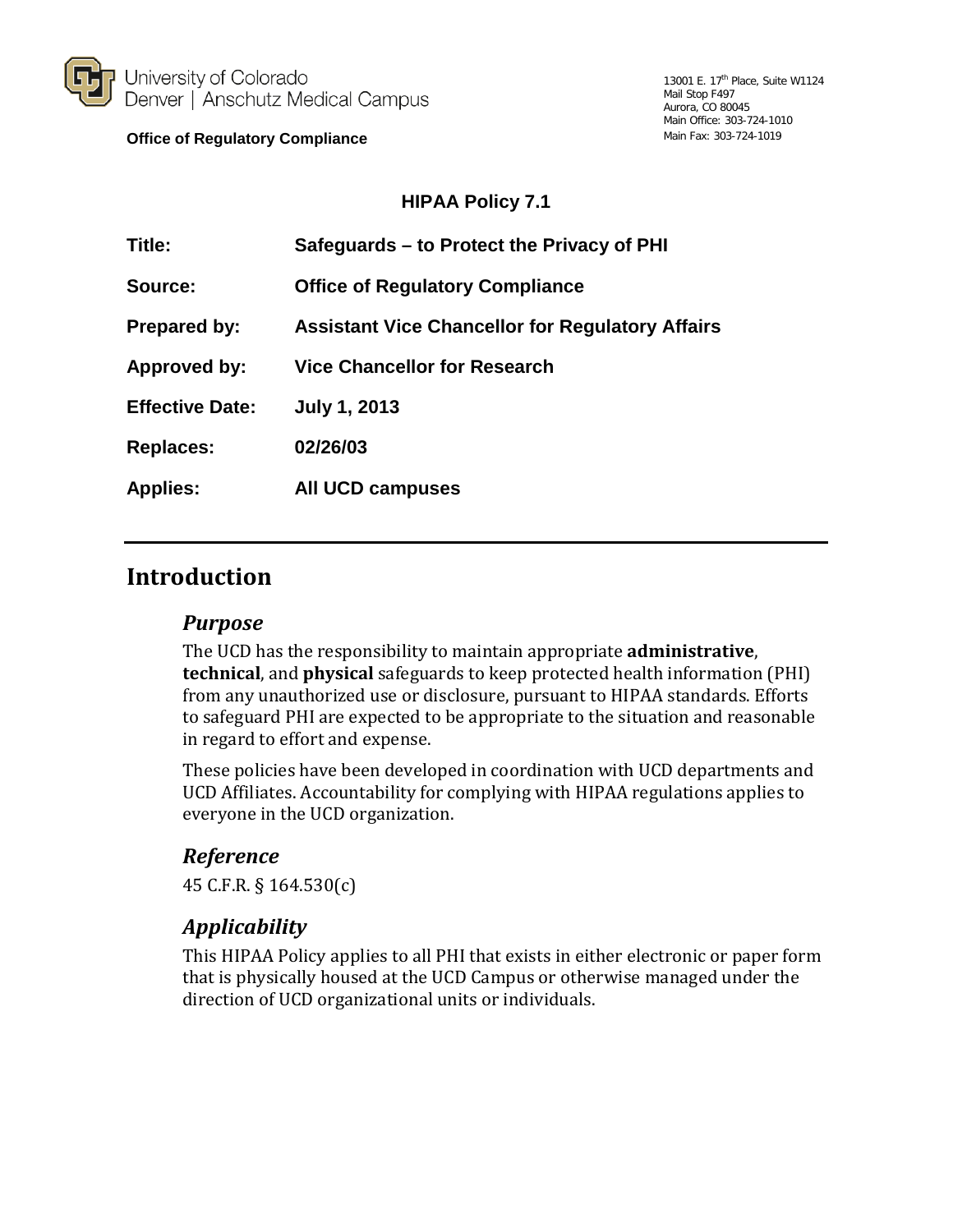# **Policy**

The UCD HIPAA Privacy Officer and HIPAA Security Officer are responsible for drafting institutional policies for the UCD that are both appropriate and reasonable in regards to protecting the privacy of PHI.

Given that the UCD has an environment of distributed ownership and administration of electronic systems and paper records containing PHI, the direct responsibility of maintaining compliance with this policy resides with the organizational units and individuals owning and administering these systems.

Campus HIPAA Officers will serve as resources to campus units in the areas of maintaining campus-wide compliance data, coordinating HIPAA education efforts, and consulting with units to address remediation issues.

Penalties and disciplinary actions will arise from non-compliance with HIPAA policies, after appropriate HIPAA educational activities have taken place and if remediation of reoccurring issues has failed.

## **Procedures**

Described below are UCD expectations in the areas of administrative, technical, and physical safeguards. HIPAA Regulations provide some specifics regarding what the Federal Government requires in the area of safeguarding PHI.

#### Administrative Safeguards

Individuals assigned the responsibility for developing, utilizing, or managing electronic systems or paper records containing PHI are responsible for registering with the UCD HIPAA Security Officer for the purpose of building an institutional PHI inventory.

Individuals and units handling PHI will be asked to complete surveys regarding HIPAA compliance. Completed survey records will be maintained by the HIPAA Security Officer.

Organizational units or individuals administratively responsible for handling PHI are expected to keep their processes and practices in compliance with UCD HIPAA policies.

Contact information for the UCD HIPAA Privacy Officer and HIPAA Security Officer can be found at http://www.ucdenver.edu/hipaa/contacts.htm for selfreporting of non-compliance issues. The UCD HIPAA Privacy Officer and HIPAA Security Officer will assist system owners with self-assessments, reviewing issues brought to their attention regarding non-compliance, and assist where possible with remediation efforts.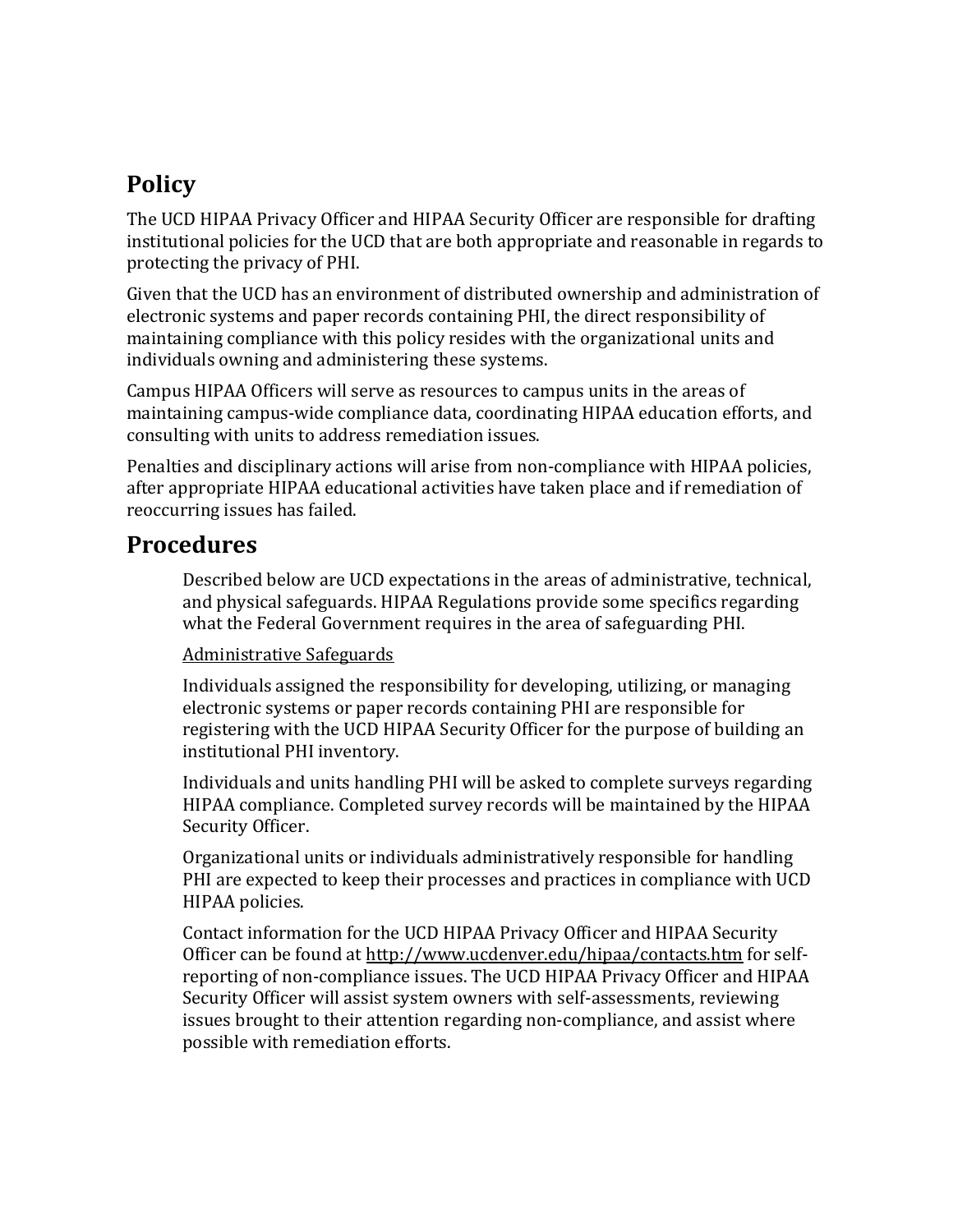All University systems and equipment are subject to compliance inspections. Spot audits will be performed to verify self-assessment reports.

Owners of the electronic and paper systems containing PHI bear the responsibility for any labor or expenses associated with bringing their systems and processes into compliance.

#### Technical Safeguards

Technical aspects associated with ensuring the privacy of PHI will in some cases require the expertise of information technology professionals. In those situations, responsibility for ensuring the privacy of PHI will be shared jointly by the system administrator and end user.

#### 1. End User Responsibilities

#### a. Account Access

Every individual shall have a personal login and password for authorization and authentication before accessing PHI except where specifically approved due to unique circumstances. Each request for an exception will be reviewed by the HIPAA Security Officer on a case-bycase basis. Logins and passwords shall not be shared and group logins will not be issued, except in special circumstances. Requests for these accounts will also be reviewed on a case-by-case basis.

The use of hardened passwords is required, when feasible, on all systems containing PHI. Methods for hardening passwords and other password policy information is contained on the UCD ITS web site.

Users should log out of or "lock" their computer systems when not in use to reduce the risk of improper access to PHI.

#### b. Desktop Computers

PHI should not be stored on the hard drive of desktop computers. It is easier to physically protect a limited number of servers than to protect every end user's desktop. Placing PHI on the hard drive of a desktop computer raises the security requirements for that desktop to the level of a server containing PHI.

Screen savers should be enabled and password protected so that screen displays are masked after a period of inactivity and to ensure that a password is required before the display can be reactivated. If use of a shared computer is required, each end user should log off the system prior to relinquishing the computer to the next user.

Individuals operating computers on the UCD campus network have a responsibility to operate and maintain current anti-virus software. Security patches for software and operating systems shall also be maintained.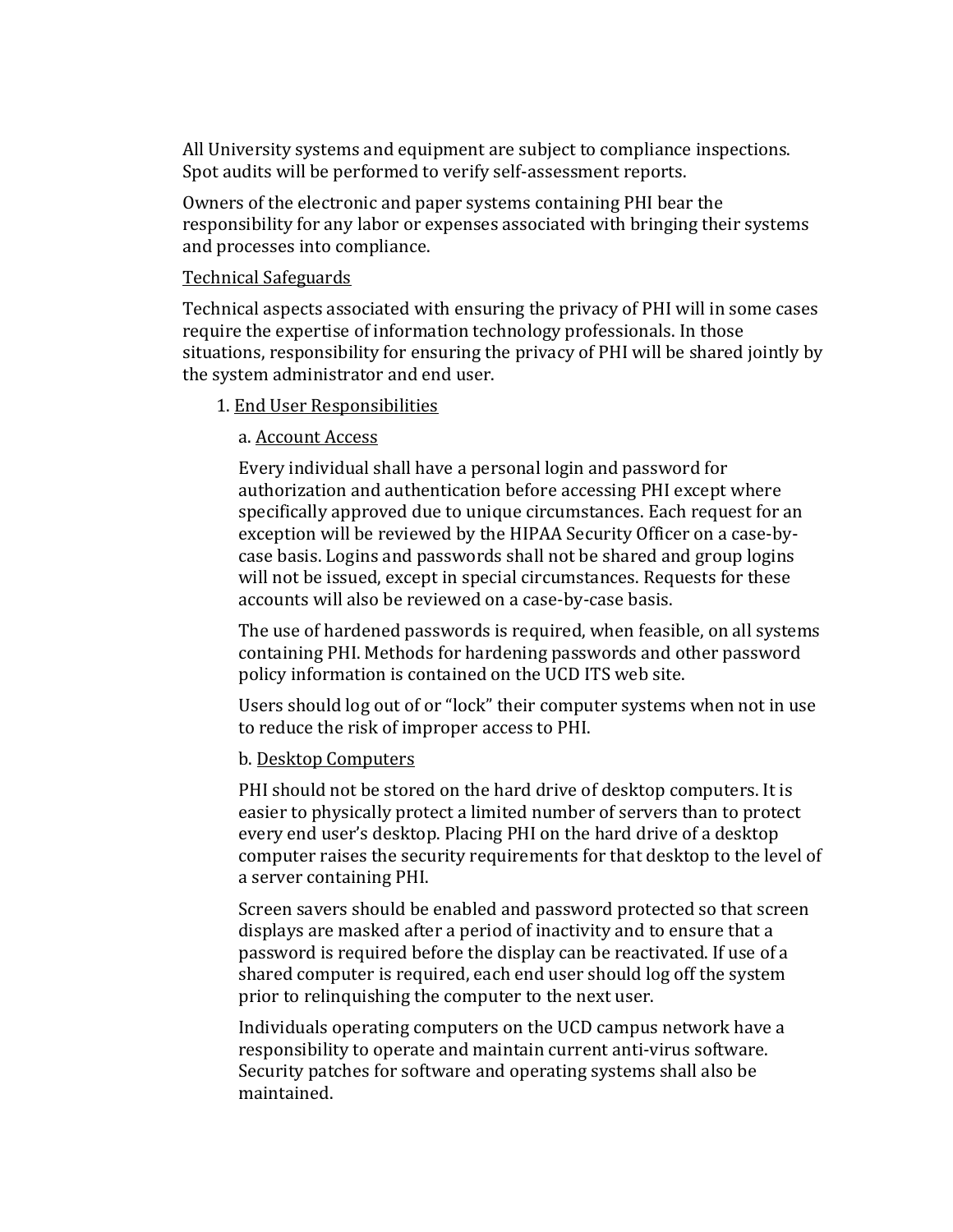#### c. E-Mail

If PHI must be transmitted via e-mail, and the e-mail recipient is part of the internal e-mail system, i.e. UCD, UCH, CHC, or UPI, the e-mail does not need to be encrypted, given that the network is private. If the e-mail must be sent across the Internet to either a patient or another entity covered by HIPAA, encryption should be applied to the e-mail message. Personal e-mail accounts (ex. AOL, yahoo) may not be used to transmit e-mail containing PHI, due to the fact that these e-mail systems are not encrypted.

#### d. Remote Access

Individuals accessing UCD via remote access have a responsibility to operate and maintain current anti-virus software at their remote locations. Software security patches shall also be maintained. Users of DSL or cable modem services are required to operate virtual private network (VPN) software and personal firewall software in addition to anti-virus software to mitigate the increased risks posed by these highspeed connections. The UCD ITS Department reserves the right to verify that protections are in place.

#### e. Portable Computing Devices

Portable computing devices include a range of electronic devices such as (but not limited to): laptops, thumb drives, cell phones, and tablet computers. Given their small size and portability, loss or theft is a constant possibility.

The best practice is to keep sensitive information off such devices entirely. Failing that, devices should be password protected and, where possible, the PHI data on the devices encrypted. Physical security is critical -- end users and departments are responsible for keeping track of PDAs, laptops, and other mobile devices.

If the portable computing device is lost or stolen, the user of that system is responsible for notifying his or her department and the UCD HIPAA Privacy Officer.

#### 2. System Administrator Responsibilities

The UCD ITS Department will periodically scan systems to ensure that safeguards are in place.

The UCD ITS Department will notify the UCD HIPAA Security Officer immediately if it finds that a system does not have the appropriate safeguards.

#### a. Access Controls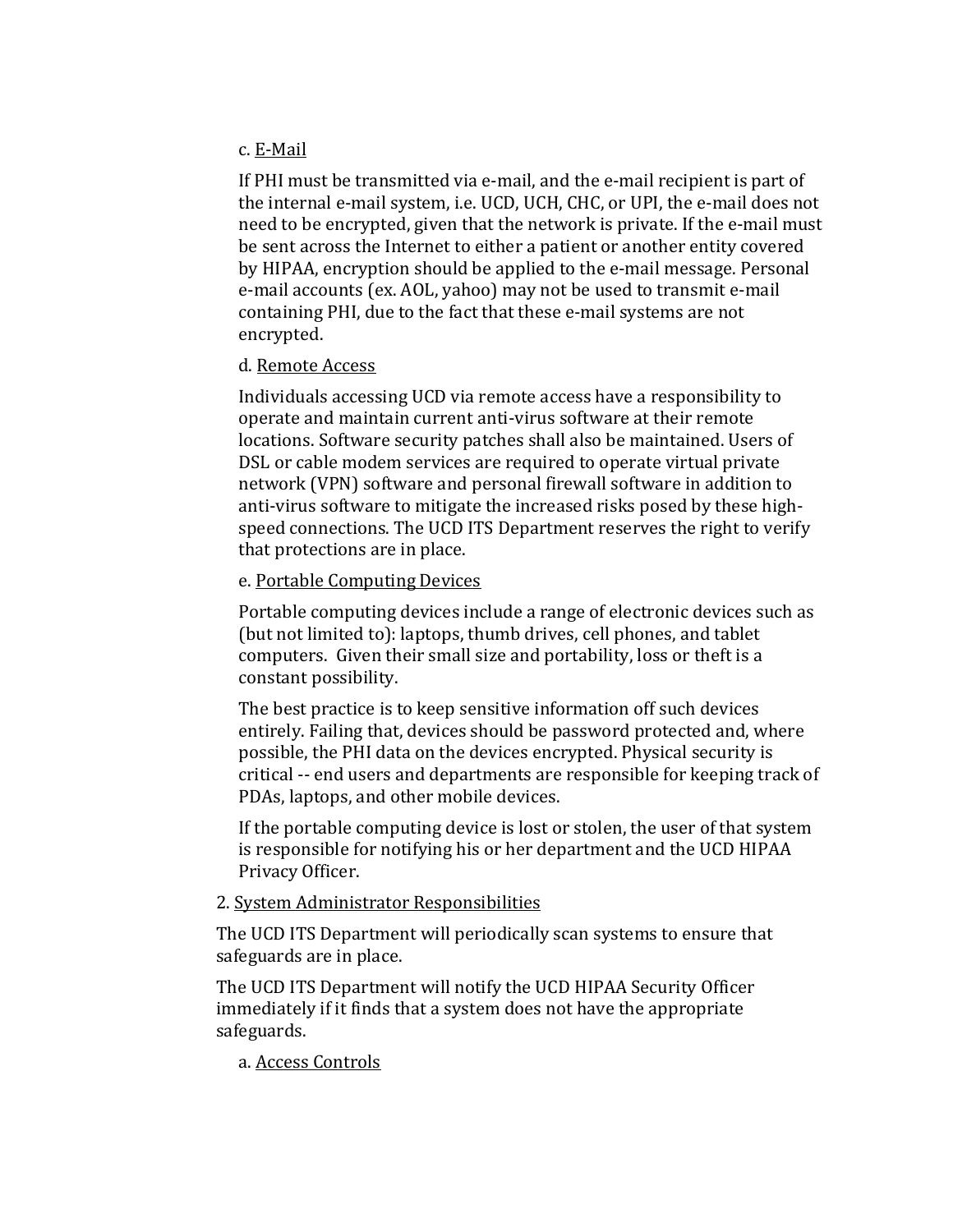Access to systems containing PHI shall only be granted after an account creation process has been completed. Components of an account creation process must include positive identification of the individual, determination of the person's roles and access requirements, education of the individual regarding proper use of the account, and written acceptance of University and unit level policies regarding appropriate use of the resources. Where feasible, access to the PHI will be limited to the individual who requires this access and only to the extent minimally necessary to fulfill that person's work obligations.

#### b. Audit Trails

Audit trails can be used to trace suspicious patterns of use and as a backup to the limitations that access controls provide. Where computer system capabilities allow it, audit trails to activities performed on a system, such as user logins, logouts, and accesses to PHI, should be created. System administrators shall review audit records on a routine basis.

#### c. Change Control Management

The processes by which database systems and software applications are developed and changed should be given specific attention. Reasonable and appropriate methods will vary based on the nature of the data and the type of system involved. For example, programming changes in an electronic medical record system should have more change controls in place than would be expected for the updating of a computer spreadsheet.

#### 3. Wired and wireless Networks

Wireless network devices use radio frequency transmissions to replace wire connections. Signals broadcast by wireless devices can travel far beyond the confines of any structure, and so must be protected in other ways.

UCD Information Systems is the only approved provider of wireless networking on the UCD campus. UCD ITS ensures that wireless network signals are encrypted, thereby reducing the vulnerability of wireless eavesdropping and the improper disclosure of PHI.

#### 4. Providing Internet Access to PHI

Since the Internet is inherently insecure and there is a risk of data being intercepted, PHI shall not be transmitted over the Internet, including Internet e-mail, unless the data is encrypted. Industry-accepted methods of encrypting Internet traffic include, but are not limited to, secure sockets layer (SSL) encryption, virtual private networking (VPN), secure Citrix software, and secure shell (SSH).